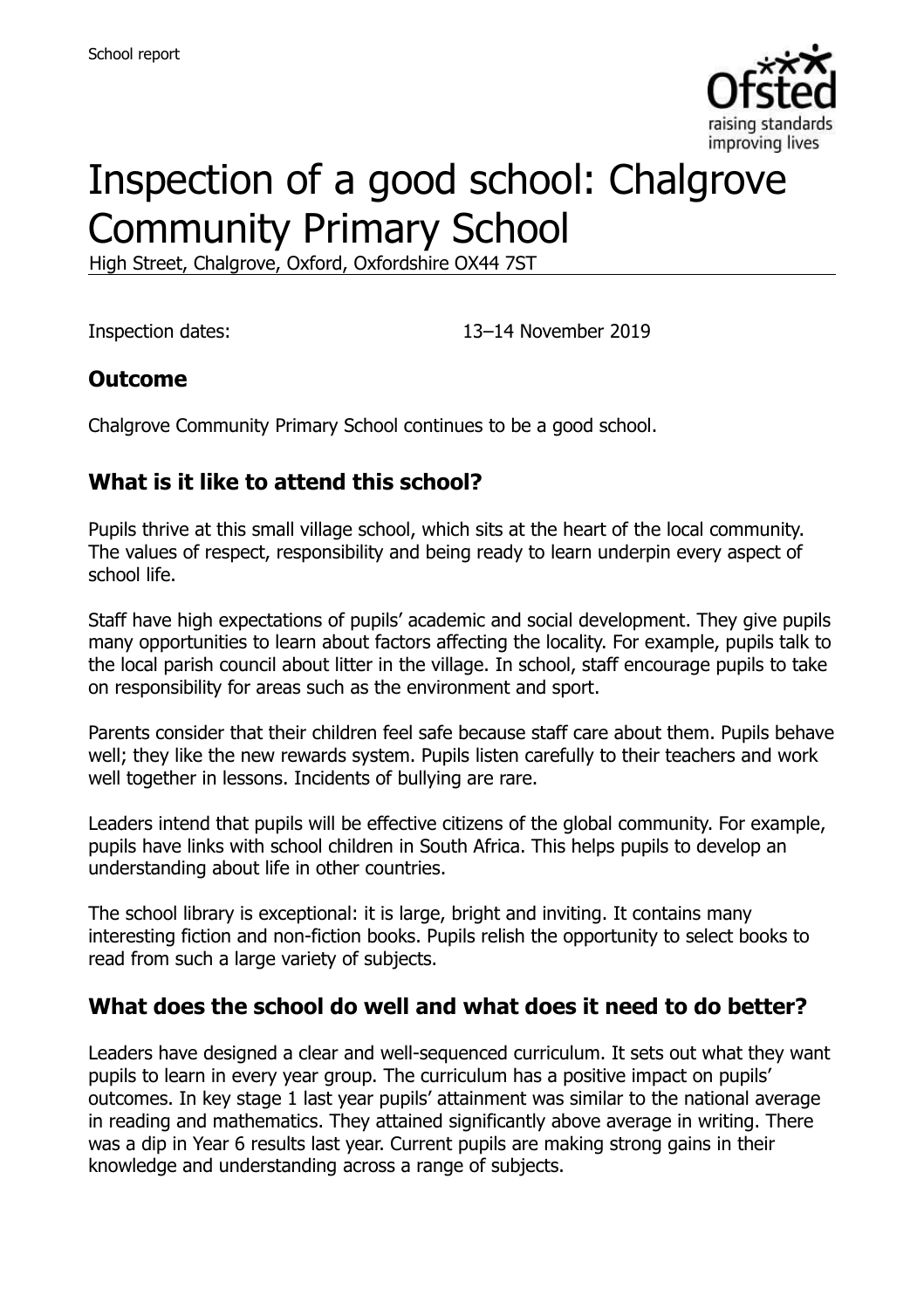

Teachers are well trained. They help pupils to spot any errors in their learning. Teachers usually provide ambitious work that helps pupils to build their understanding in a step-bystep way.

The school provides well for the pastoral care of pupils with special educational needs and/or disabilities (SEND). However, plans to support their academic needs are not always precise enough. This means that sometimes these pupils do not make sufficiently strong gains in developing their knowledge and skills.

Leaders have ensured that phonics is a priority. Children get off to a flying start by learning letter sounds in Nursery. By the time they are in Reception they use their phonics skills well. Last year significantly more children achieved a good level of development in reading when compared to children in other schools. As pupils progress through the school teachers help them to gain the skills they need to become fluent readers. Pupils who find reading more challenging are given effective help to catch up, by staff, parents and volunteers.

Pupils are proud to belong to this school. They behave well and do not consider that there are any issues with bullying. Attendance at the school is similar to the national average, However, pupils who are eligible for additional pupil premium funding do not attend as well as they could.

The quality of the wider curriculum is strong. It helps pupils to know more and remember more about a broad range of subjects. For instance, pupils develop a detailed knowledge of the environment and nature through outdoor learning opportunities. They learn about the ecosystems of the woodland. There are also opportunities for pupils to develop their mathematical reasoning and problem-solving skills, such as when investigating the circumference of a tree.

Pupils gain a strong understanding of local, national and international history. They can talk in detail about the Chalgrove Hoard, coins from the Roman Empire found close to the school and now in the Ashmolean Museum. Pupils say that it brings their learning to life when history is related to their local area.

There is an extensive provision of school clubs available for pupils. For example, pupils enjoy attending yoga, soccer, cooking and dance. They like belonging to the school choir and appreciate the opportunities to sing at Christ Church Cathedral.

Children in Nursery and Reception classes are happy and have settled well into the school's routines. Staff ensure that children have the care they need to feel safe and secure. Children have a good understanding of early mathematics. Staff give children activities that help them to understand words associated with measuring, such as empty and full. Parents are very complimentary about their children's start in early years. They consider that their children learn in a 'fun, creative and happy environment'.

#### **Safeguarding**

The arrangements for safeguarding are effective.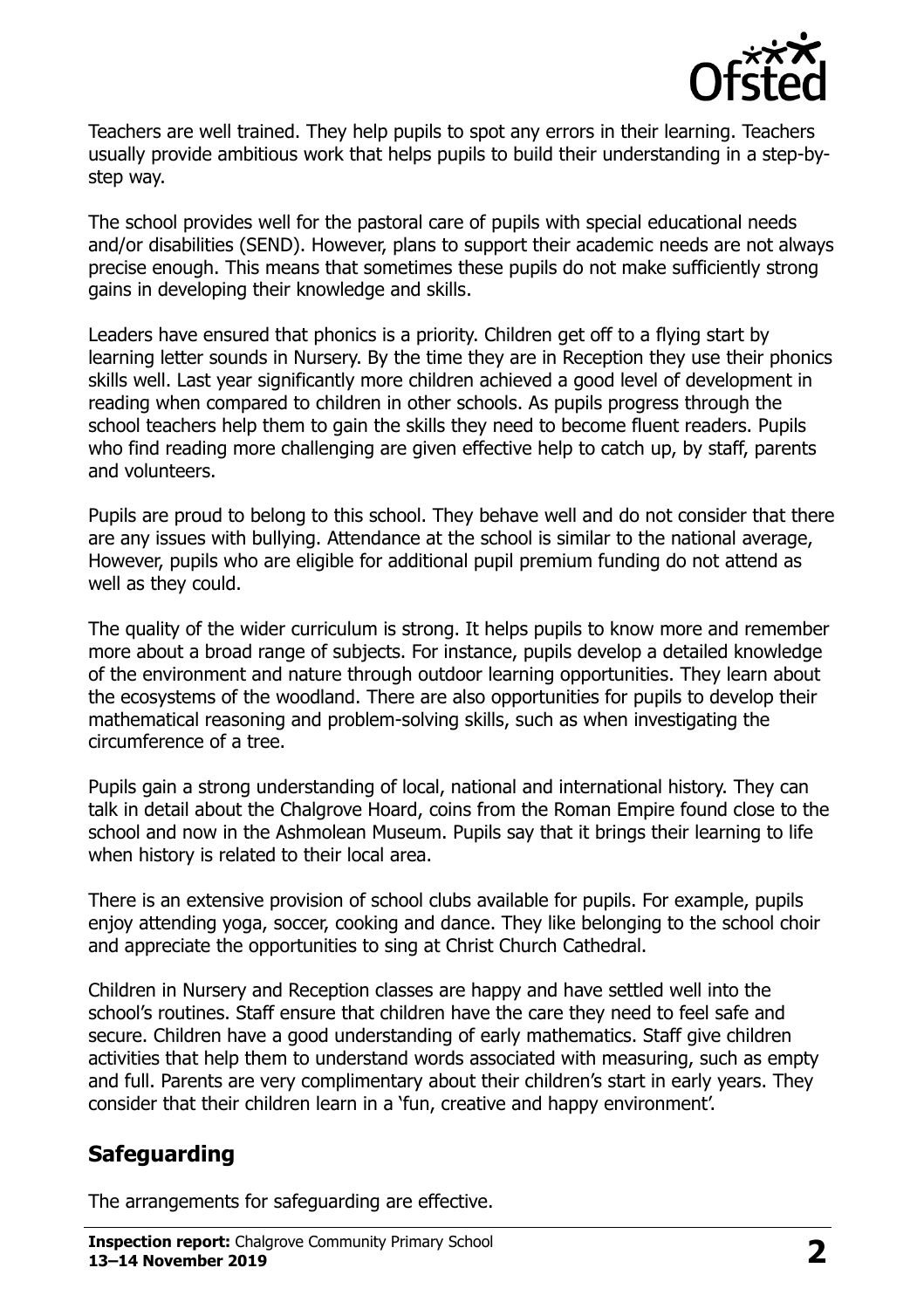

Parents are confident that their children are safe and secure at this school. Leaders diligently check the suitability of staff to work with children. The designated safeguarding lead ensures that members of staff are well trained to ensure children's welfare. For example, they are quick to spot any potential signs or symptoms of abuse. Pupils know who they can go to if they need help and support. Staff report any concerns quickly; they make sure that families receive the support they need. The school works well with a range of external agencies.

## **What does the school need to do to improve?**

## **(Information for the school and appropriate authority)**

- Leaders and staff provide effective care for the emotional needs of pupils with SEND. However, the plans in place to support them academically are not always precise. Where this occurs, it has an impact on these pupils' quality of education. Leaders need to make sure that adjustments to learning for pupils with SEND are carefully considered and applied so that these pupils make consistently strong gains in their learning.
- Most pupils attend well. But some pupils who are eligible for additional funding through the pupil premium have weaker patterns of attendance. Leaders need to ensure that all pupils attend as well as possible.

# **Background**

When we have judged a school to be good, we will then normally go into the school about once every four years to confirm that the school remains good. This is called a section 8 inspection of a good school or non-exempt outstanding school. We do not give graded judgements on a section 8 inspection. However, if we find some evidence that the school could now be better than good or that standards may be declining, then the next inspection will be a section 5 inspection. Usually this is within one to two years of the date of the section 8 inspection. If we have serious concerns about safeguarding, behaviour or the quality of education, we will convert the section 8 inspection to a section 5 inspection immediately.

This is the first section 8 inspection since we judged the predecessor school, Chalgrove Community Primary School, good in July 2012.

#### **How can I feed back my views?**

You can use [Ofsted Parent View](https://parentview.ofsted.gov.uk/) to give Ofsted your opinion on your child's school, or to find out what other parents and carers think. We use Ofsted Parent View information when deciding which schools to inspect, when to inspect them and as part of their inspection.

The Department for Education has further [guidance](http://www.gov.uk/complain-about-school) on how to complain about a school.

If you are not happy with the inspection or the report, you can [complain to Ofsted.](https://www.gov.uk/complain-ofsted-report)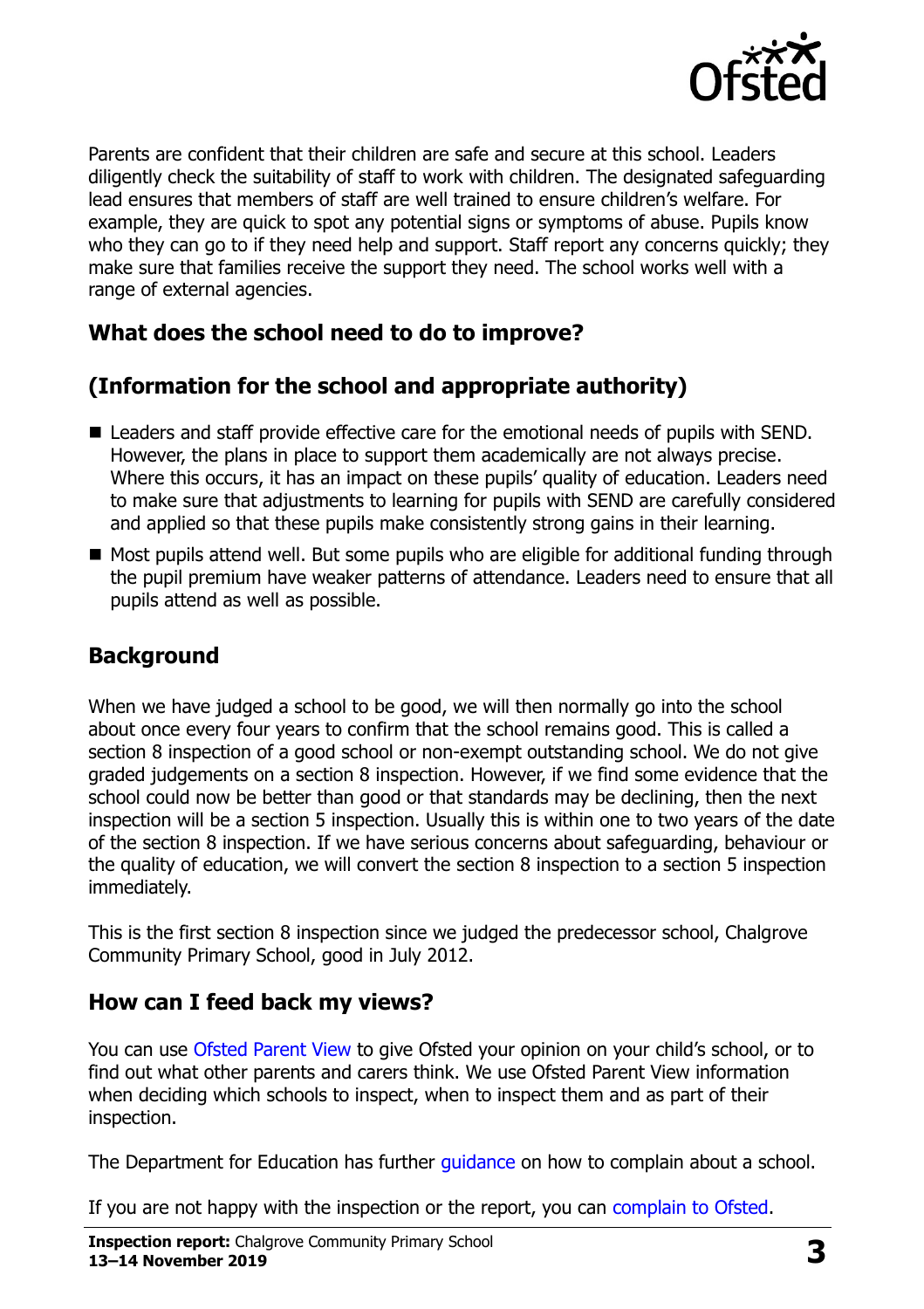

# **Further information**

You can search for [published performance information](http://www.compare-school-performance.service.gov.uk/) about the school.

In the report, '[disadvantaged pupils](http://www.gov.uk/guidance/pupil-premium-information-for-schools-and-alternative-provision-settings)' refers to those pupils who attract government pupil premium funding: pupils claiming free school meals at any point in the last six years and pupils in care or who left care through adoption or another formal route.

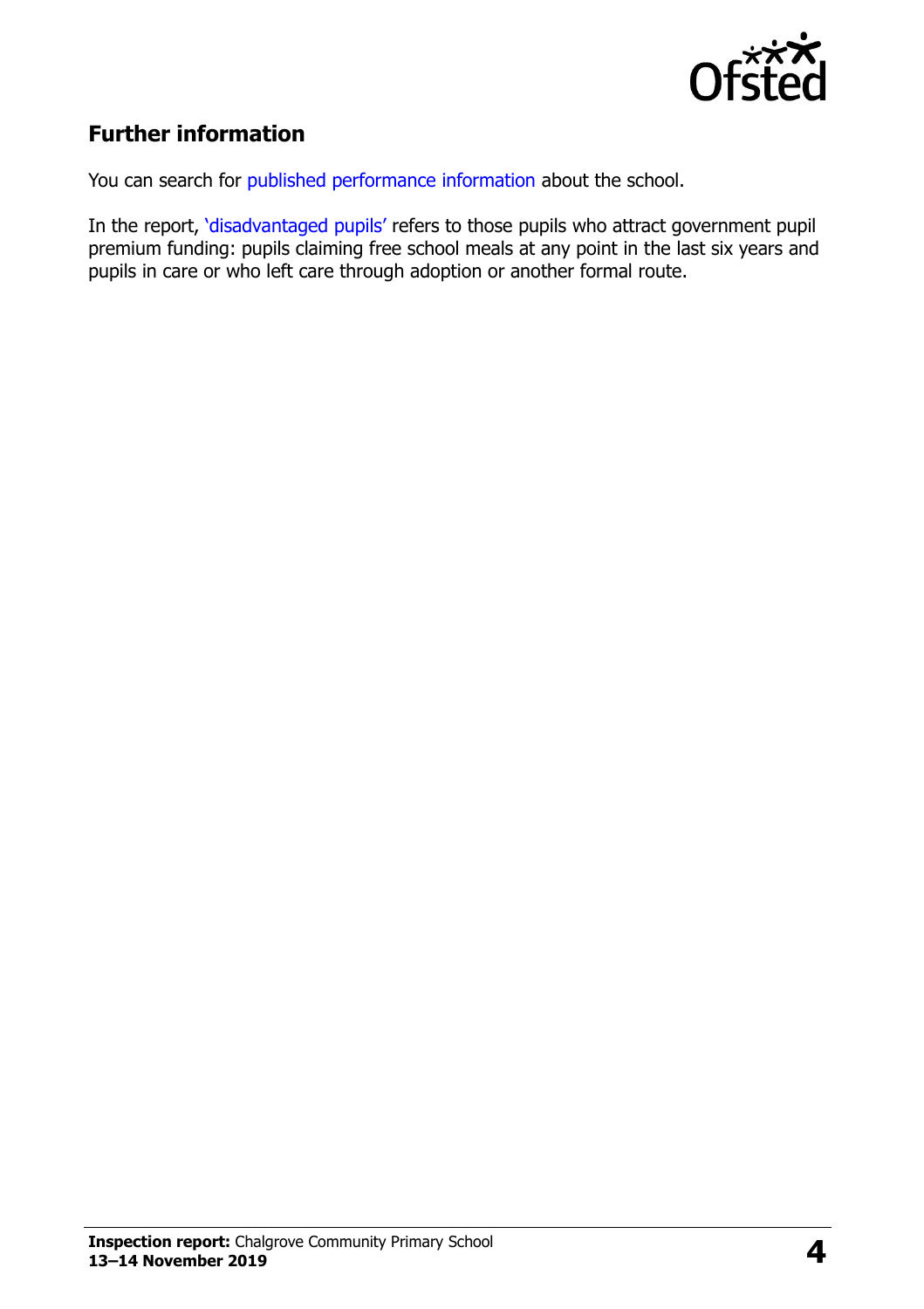

## **School details**

| Unique reference number             | 143969                    |
|-------------------------------------|---------------------------|
| <b>Local authority</b>              | Oxfordshire               |
| <b>Inspection number</b>            | 10111424                  |
| <b>Type of school</b>               | Primary                   |
| <b>School category</b>              | Academy converter         |
| Age range of pupils                 | 3 to 11                   |
| <b>Gender of pupils</b>             | Mixed                     |
| Number of pupils on the school roll | 204                       |
| <b>Appropriate authority</b>        | Board of trustees         |
| <b>Chair of trust</b>               | Jill Cottee               |
| <b>Headteacher</b>                  | Samantha Gillion          |
| Website                             | www.chalgrove.oxon.sch.uk |
| Date of previous inspection         | Not previously inspected  |

# **Information about this school**

- This school has not previously been inspected as an academy. Chalgrove Community Primary School converted to become an academy on 1 March 2017. When its predecessor school, also called Chalgrove Community Primary School, was last inspected by Ofsted it was judged to be good overall.
- The school is part of Acer Multi-Academy Trust, a group of six schools in Oxfordshire.

#### **Information about this inspection**

- The inspection took place over two days. Meetings were held with the headteacher and school staff. There were also discussions with members of the local governing body and the chair of trustees.
- I did deep dives in these subjects: reading, mathematics and history. For each of these subjects, I discussed the quality of education with senior leaders and subject leaders, visited lessons, talked with pupils about their learning and looked at their work.
- School documentation, including information on behaviour and bullying, was reviewed. I checked the school's safeguarding records, including records of recruitment checks made on newly appointed staff at the school.
- Parents' views were gathered through the 55 responses to the Ofsted online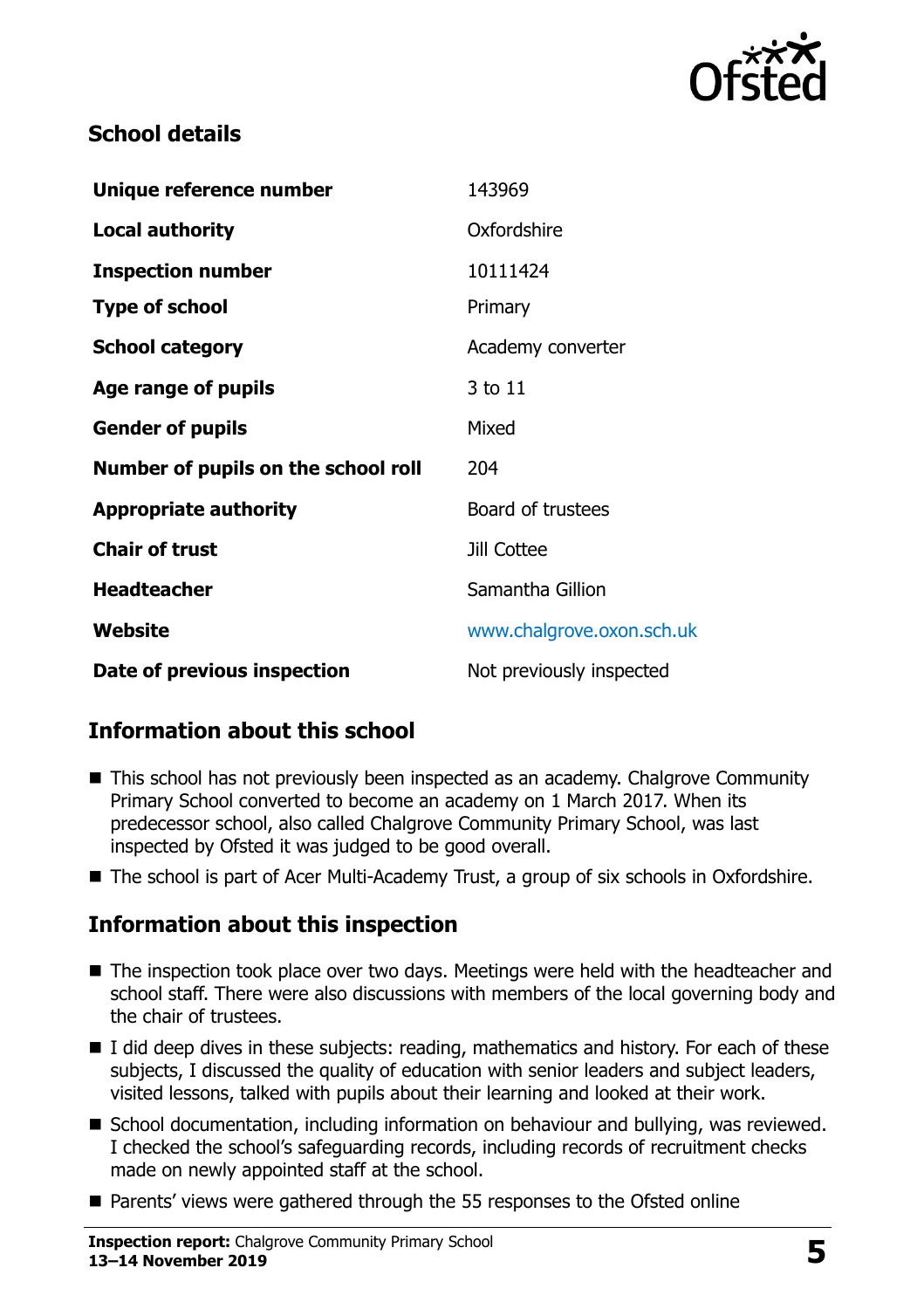

questionnaire, Parent View, including 31 written comments. The 10 responses to the staff survey were considered. There were no responses to the pupil survey.

#### **Inspection team**

Liz Bowes, lead inspector and offsted Inspector